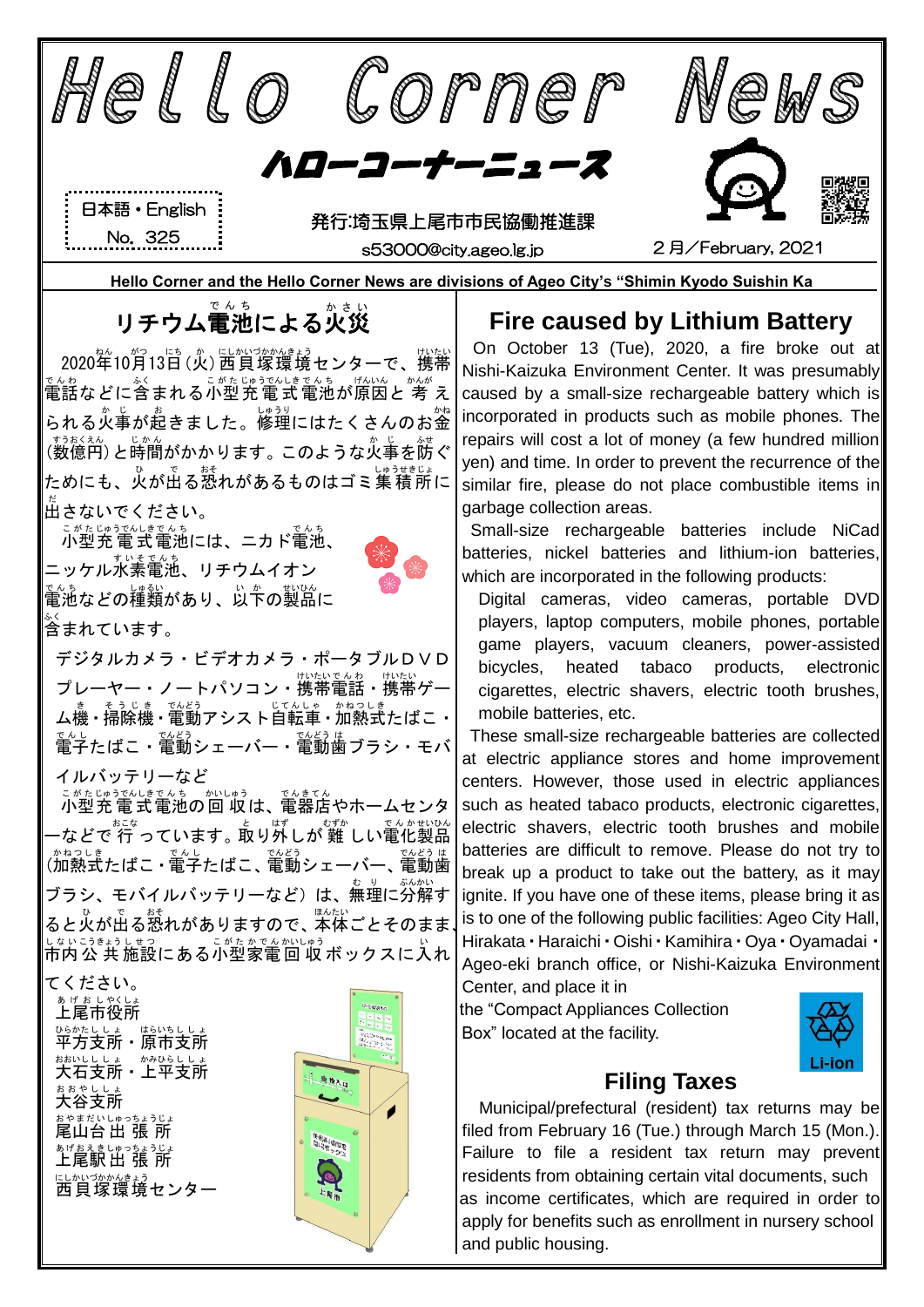# <sub>ぜい しんこく</sub><br>**税の申告**

→ じゅうみむ、しんこく、うけっけきかん。 がっしにち (火) ~3月15日 (月) です。住民税を申告しないと、 はいくじょにゅうしょ こうおじゅうたくにゅうきょ<br>保育所 入 所 、公営住 宅 入 居 などの申し込みに必要 な所得 しょとく 証明書 しょうめいしょ などが発行 はっこう できない場合 ばあい があります。

じゅうみばい しんこくはま こうしゅっしょ いしょうかばい しょくはい しんこくしょ こうしゅう じゅうしゅう しんこくしょう <sub>約5秒3秒</sub><br>月末郵送しました。また市民税課 (市役所2階)、 各支所 かくししょ ・出 張 所 しゅっちょうじょ にあります。市 し ホームページからダ ウンロードもできます。

2021年1月1日現在に上尾市内に住 所がある人は、 しゅうにゅう<br>収 入があるないにかかわらず、住民税の申告をし てください。ただし、<sup>3</sup>、のいずれかに当てはまる場合 、したく、ひょう<br>は申告の必要はありません。

① 所得税の確定申告書(還付 い<u>こく。</u><br>申告を含む) を提 出 した



② 前年中の収 入が一ヵ所の勤務先からの絡与だ けで、その勤務先から市へ絡与支払い報告書が 。。。。<br>提 出 されている

★ 提 出 の有無は勤務先に確認してください。

- ③ 前年 中の 収 入 が公的年金等だけである
- ④ 前年中 収 入がなく、市内に住む親族の税法上 ぜいほうじょう の扶養 ふよう になっている

\*上記②または③にあてはまる人でも、毎定申告を  $\overbrace{r}^{z \in \mathbb{Z}}$ わない人が、医療費控除・扶養控除などの所得控除 や、税額控除を受けようとする場合には住民税の い<u>こく、</u>いよう<br>申告が必要です。

しんこくしょ ていゆつほうほう しみんぜいか<br>申告書の 提 出 方法は、市民税課に郵送、市民税課に ある受付用ポストに入れる、および、住所地別に設け 、<sub>かじょう</sub><br>た会 場での申告です。新型コロナウイルスの感染拡 だいぼうし<br>大防止のため、提 出 はできるだけ郵送でお願いしま す。郵送 ゆうそう の場合 ばあい 、2月 がつ 15日 にち (月 げつ )より前 まえ に提 出 ていしゅつ すること もできます。

→ 市民税課 (〒362-8501本町3-1-1)

Tel.048-775-5131・5132 / Fax 048-775-9846

#### 国民年金保険料は口座振替で こくみんねんきんほけんりょう ここう ざふりかえ

脚裂綺 こうぎ裂落で羌に納める(前納する)と割引 。<br>額が増えます。現金で1年度分を先に納めると 3,520 <u>ぇ</u><br>円の割引ですが、口座振替で前納すると 4,160ലの \*)"(\*\*)<br>割引になります(2020年度額)。6ガ月分の前納も口座 。<sub>ジゕぇ</sub>゛。。。 こうざふりゕぇ 。。どぶん ぜんのう<br>振替がお得です。また、口座振替では 2年度分を前納す ることができ、1方5,000円程度の割引となります。

At the end of January, resident tax return forms were sent to those who filed a resident tax return last year. Forms are available at Shiminzei-ka (2F of City Hall) and City Hall branch offices. They can be downloaded from City's website as well.

 If you were registered as a resident of the city of Ageo as of January 1, 2021, you are required to file a resident tax return whether or not you had any income in 2020. However, if you meet any of the following conditions, you don't need to do so:

① You have filed a final tax return (filing a return for refund included).



- ② Last year's income consisted of a salary paid from one company only, and your employer has submitted a salary payment report to the city of Ageo. \*Please confirm with your company that the report was submitted.
- ③ Last year's income was only public pension.
- ④ You had no income last year and are the legal dependent of a family member living in Ageo, according to the tax code.

\* If you fall under either ② or ③ and have not filed a final tax return, but wish to apply for any income deductions, such as a medical expense deduction, dependent deduction, and/or tax deductions, you need to file a resident tax return.

Offices for filing the resident tax return will be temporarily set up for each area. You can file your resident tax return at the designated venue, or by sending your return to Shiminzei-ka, or by dropping it at the acceptance box located at Shiminzei-ka. In order to prevent the spread of Covid-19, you are kindly requested to file by postal mail as much as possible. In that case, it is possible to do so even before February 15 (Mon.)

 $\rightarrow$  Shiminzei-ka (Municipal Tax Section) (362-8501 Honcho 3-1-1)

Tel. 048-775-5131・5132 Fax 048-775-9846



### **Automatic Withdrawal to Pay National Pension Premiums**

You will receive a greater discount on your National Pension contributions if you pay in advance through the automatic bank account withdrawal system rather than paying in cash. If you make a one-year lump-sum payment in advance in cash, the discount is 3,520 yen. However, if you make an advance payment using the automatic bank account withdrawal system, the discount will be 4,160 yen (the amount in the fiscal year of 2020). A greater discount is also given when using the automatic withdrawal system for a 6-month lumpsum advance payment. You may also make a 2-year lump-sum advance payment using this system. In this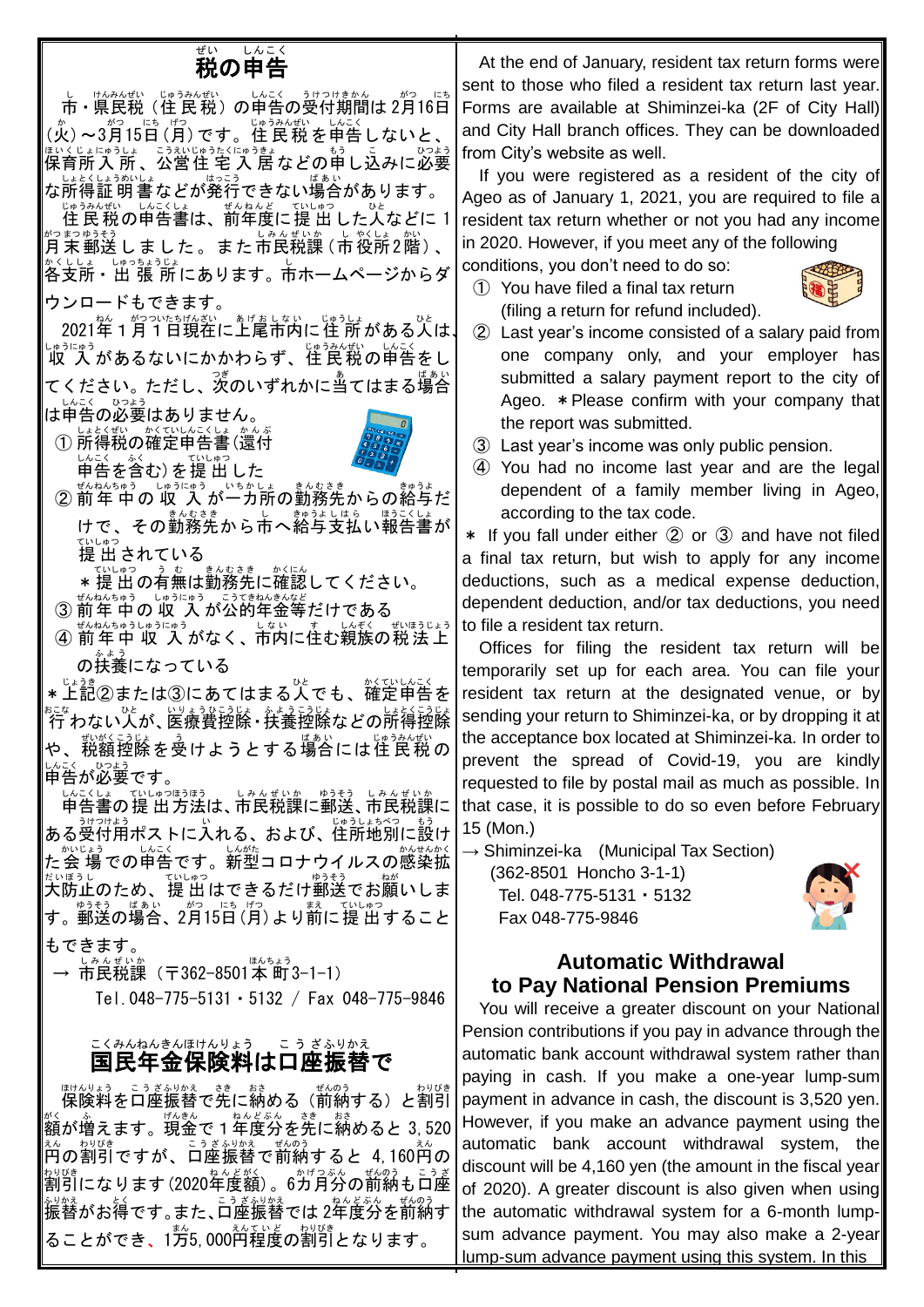もう<br>申し込みは、在 留カードなどの本人確認ができる <u>もの、ねんびょう。よしのうふしょう。つうよう</u><br>物、年金手帳または納付書、預(貯)金通 帳、通 帳届 しいん。もうて、、金融機関または大宮年金事務所へ。 \* 下期6カ月(10~3月分)を除く口座振替の前納は、2 月 がつ 26日 にち (金 きん )までに申 もう し込 こ みが必要 ひつよう です。

→ 保険年金課(市役所1階)

Tel.048-775-5137 / Fax 048-775-9827 大宮 年金 事務所 おおみや ねんきん じむしょ (さいたま市北区宮原町4-19-9)

Tel.048-652-3399

## <sub>がくようひんひ</sub> <sub>きゅうしょくひ</sub><br>**学用品費・ 給 食費などの援助**

<sub>けいざいき</sub><br>経済的な理由で 就 学 が 難 しいと認められる 児童 じどう ・生徒 せいと の保護者 ほ ご し ゃ に対 たい して、子 こ どもの学用品費 がくようひんひ の いちぶ、きゅうしょくひ。<br>一部や 給 食費などを援助しています (所得制限あり) 。│ 年度 ねんど 途中 とちゅう で転 入 てんにゅう した人 ひと や家族 かぞく の 状 況 じょうきょう が変 か わり援助 えんじょ が必要 ひつよう になった人 ひと も、いつでも受 う け付 つ けます。新入学 しんにゅうがく じどうせいとがくようひんひ にゅうがくまえは食う。 う ひと<br>児童生徒学用品費の入 学 前支給を受けた人も、また 申請 しんせい が必要 ひつよう です。

申込 もうしこ み:申 しん 請書 せいしょ は各市立 かくしりつ 小 しょう ・中学校 ちゅうがっこう または学務課 がくむか にあります。市 し ホームページからダウンロー ドもできます。申請書に必要事項を書いて、 必要 ひつよう 書類 しょるい と一緒 いっしょ に、通学つうがく している(入学 にゅうがくする) └ガ・ ゙ヸ゚学&または学瀦譲へ。 箇・ 巣笠が・ 「<sup>第</sup>学核に通学している (人学する) 場合は、 。<br>学務課へ提 出してください。

→ 学務課 がくむか

Tel.048-775-9604 / Fax 048-775-5633

### 予防 接種 よぼう せっしゅ

 麻 ま しん風 ふう しん混合 こんごう ワクチン(2期 き )の接種 せっしゅ は 3月 がつ 31日 にち 、<sub>れ、</sub><br>(水)までは無料ですが、4月1 日より後は自分で払う ことになりますので、芯れないようにしましょう。 対 たい しょう<br>|象 : 2014年4月2 日~2015年4月1 日生まれの子 ども も、も物:馬子・帳、予診、真、ことも支援課、東 西 <sub>ほけん</sub><br>保健センター、各支所・出 張 所 、市内実施 。<sub>いょうきかん</sub><br>医療機関にあります) もうしこ 。。。という。。。。<br>申込み : 直 接 、実施医療機関へ → <sup>びじほけん</sup><br>→ 東保健センター

Tel.048-774-1414

Fax 048-774-8188



case, the discount will be approximately 15,000 yen.

To apply, please bring your ID such as a Residence Card, national pension book or payment slip, bankbook and seal used for the bank account, to the financial institution or Omiya Pension Office. \*To make lumpsum advance payments through the automatic withdrawal system, you need to apply by February 26 (Fri); this does not include payments applicable to the latter half of this fiscal year (October  $\sim$  March).

 $\rightarrow$  Hoken-nenkin-ka (1F of City Hall)

(Health Insurance and Pension Section) Tel. 048-775-5137 / Fax 048-775-9827

Omiya Pension Office

(Saitama-shi, Kita-ku, Miyahara-cho 4-19-9) Tel. 048-652-3399



### **Assistance for Educational Expenses**

Ageo City partially covers necessary educational expenses, such as expenses for school supplies and school lunches, for parents or guardians of children in elementary and/or junior high schools who have financial difficulty (Note that income restrictions apply). If you have just moved into Ageo or you have come to need assistance because your financial status changed, you may apply for this assistance any time. Even if you have already received assistance for school supplies exclusively for new 1<sup>st</sup> and 7<sup>th</sup> graders before your children enter school, you need to newly apply for this assistance.

Application: Application forms are available at city-run elementary and junior high schools and Gakumu-ka. Forms can be downloaded from City's website as well. Please fill out the application form, and submit it along with other necessary documents to schools that your children are attending (or will enter), or to Gakumu-ka if your children are attending (or will enter) national and/or prefectural schools.

 $\rightarrow$  Gakumu-ka (School Affairs Section)

Tel. 048-775-9604 Fax 048-775-5633



## **Vaccinations**

Measles & rubella vaccination (Part 2) will be given to eligible children, free of charge, until March 31(Wed) only. You will be charged starting from April 1. So, don't miss this vaccination opportunity.

For: Children born between April 2, 2014 and April 1, 2015

What to bring: Maternal and Child Health Handbook and Doctor's question sheet (available at Kodomoshien-ka/Child Support Section, Higashi and Nishi Hoken Center, City Hall's branch offices